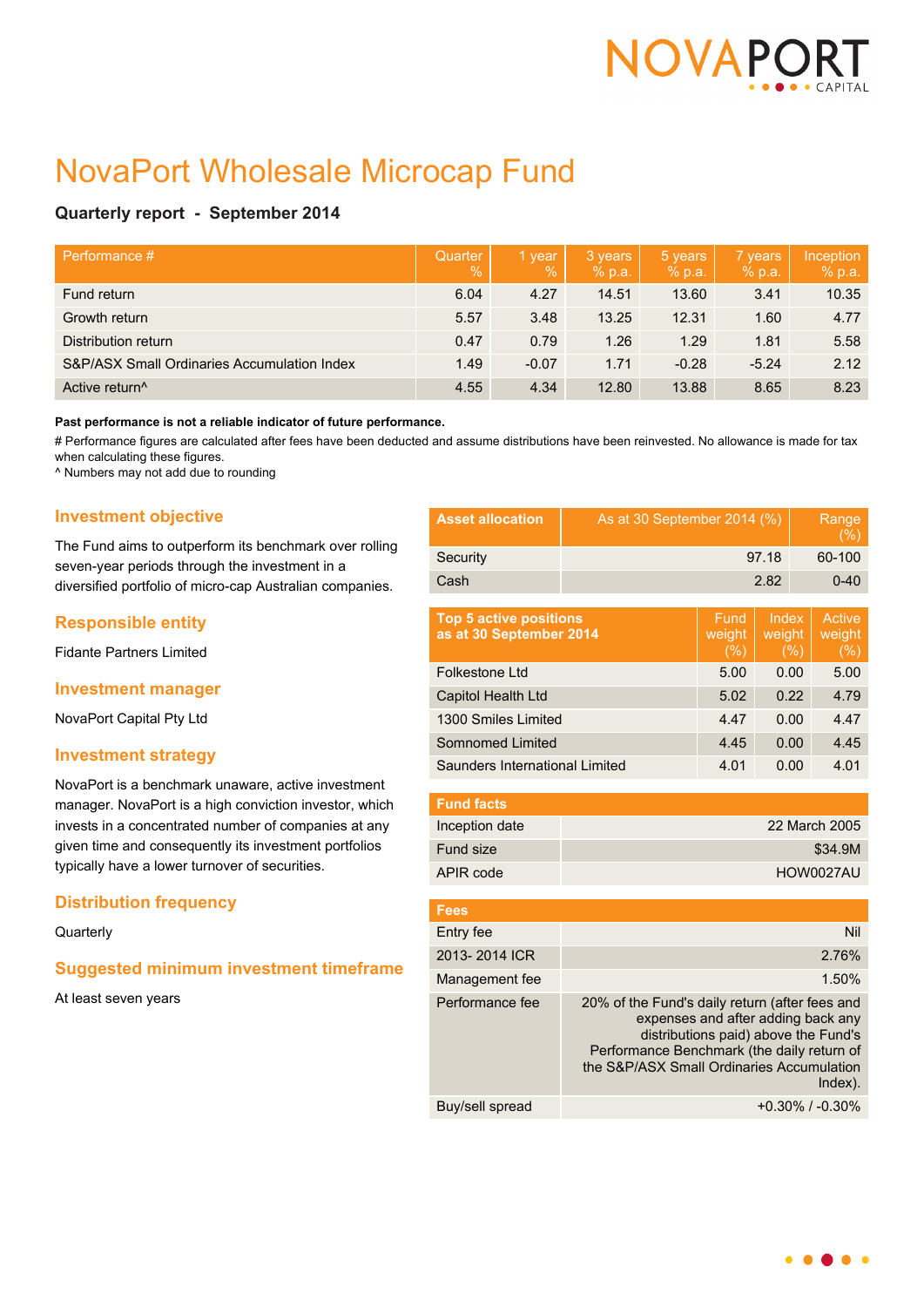# **Sector exposure as at 30 September 2014**



# **Market overview**

The S&P/ASX Small Ordinaries Accumulation Index declined 5.47% over September, it's worst month since June last year. The key driver was the 13.19% fall in the Resources sector compared to a 3.44% decline in Industrials for the month.

While the markedly weak performance in September dragged down the three month performance, the Small Ordinaries nevertheless still managed to finish the quarter up 1.49%. The divergence between Resources and Industrials extended over the quarter with the former down 8.59% while Industrials were up 4.22%.

The miners were materially impacted by weak commodity prices across the board over September with a slowdown in China adversely impacting sentiment (for iron ore especially) as well as a strengthening in the US dollar.

The key event for Industrials over the quarter was reporting season. Results for June 30 were generally in line with expectations prior to reporting season and as such there were no material changes to earnings growth estimates for the current financial year.

As expected, management commentary was largely reflective of the consensus view that general economic conditions were subdued over the last two quarters of the year reflecting the impact of the Federal budget and associated "austerity" commentary, weak consumer and business sentiment, still strong local currency and adverse effect of the wind down of growth capex in the resources sector.

# **Fund performance summary**

The S&P/ASX Small Ordinaries Accumulation Index returned +1.49% for the quarter. The fund outperformed the market and delivered a +6.04% return over the quarter.

# **Performance of key securities**

### **Key contributors**

| Security name      | Sector                 | Active weight %   Value added % |      |
|--------------------|------------------------|---------------------------------|------|
| Capitol Health Ltd | <b>Health Care</b>     | 4.79                            | 1.68 |
| Somnomed Limited   | <b>Health Care</b>     | 4.45                            | 1.40 |
| Oakton Limited     | Information Technology | 3.86                            | 1.21 |

### **Capitol Health Ltd**

Capitol Health delivered strong earnings growth, benefiting from regulatory changes to funding and referrals for MRI scans driving demand for its medical diagnostic imaging services and a better than expected contribution from an acquisition undertaken in May last year.